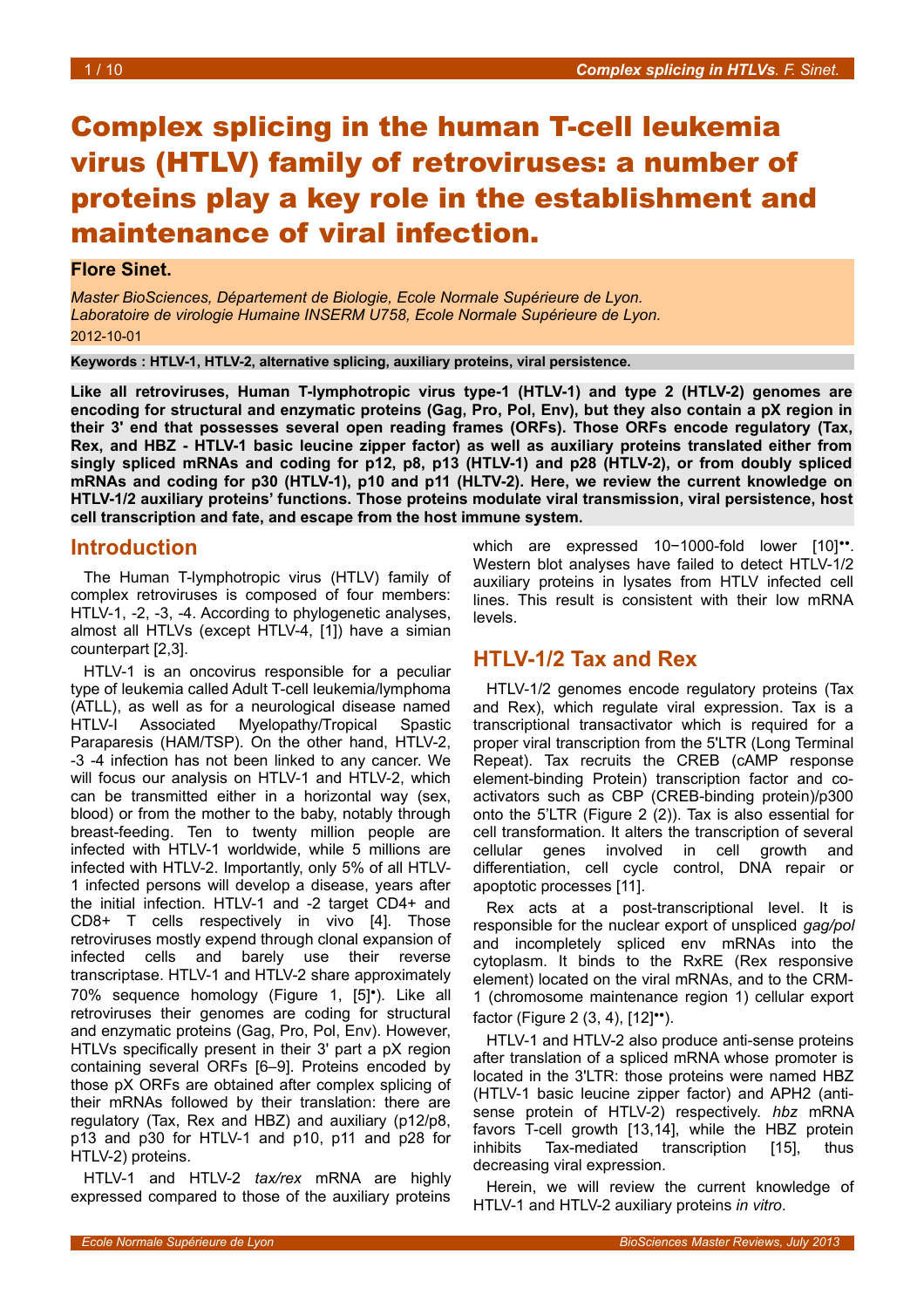



<span id="page-1-0"></span>**Figure 1. Comparison of the genomic organization, alternative splicing, and coding potential of HTLV-1 (A) and HTLV-2 (B) mRNAs.** Spliced mRNAs and viral proteins are shown: HTLV-1 and HTLV-2 genomes encode common structural and enzymatic proteins found in all retroviruses (Gag, Pro, Pol and Env) and several regulatory (Tax, Rex and HBZ) and auxiliary proteins, due to a tight splicing. ORFs are indicated by colored boxes. Splice sites are indicated by numbers corresponding to nucleotides starting from the 5' end of the provirus.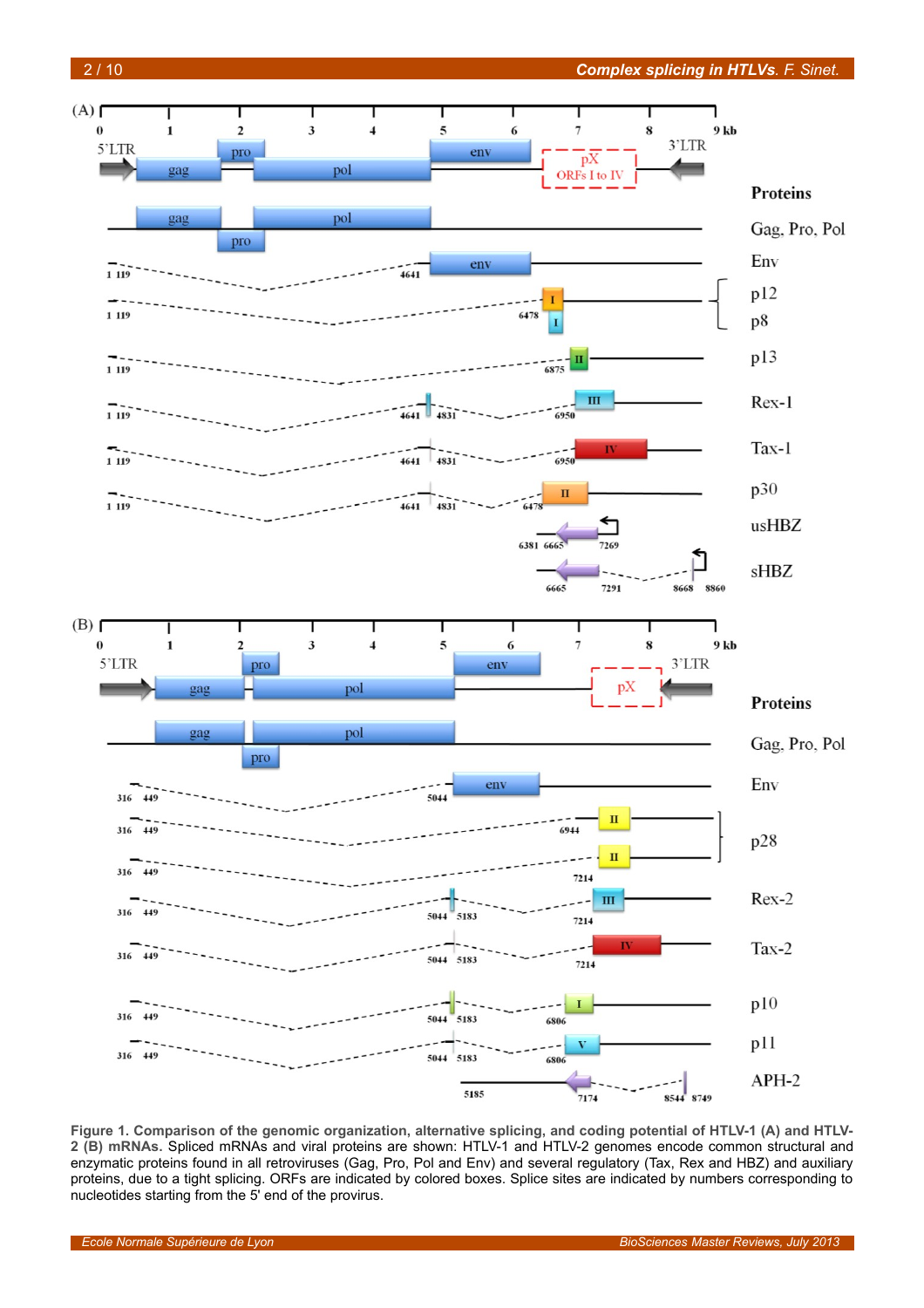# **HTLV-1 p30 and HTLV-2 p28**

#### *p30 and p28: negative regulators of both Tax and Rex expression.*

HTLV-1 p30 is translated from a doubly spliced mRNA transcribed from ORF II. p30 is located within nucleoli and nuclei [8,16] (Figure [2](#page-2-0) (5)). Instead of Rex, p30 is not able to shuttle between the nucleus and the cytoplasm: indeed p30 harbors two nucleolar retention signals (NoRS), and three nuclear localization sequences (NLS) [12,17,18]. It also contains a Rexbinding domain, a p300-binding domain and a DNAbinding domain [19].

#### *p30 specifically sequesters tax/rex mRNA in the nucleus*

p30 is a negative regulator of viral replication. At the post-transcriptional level, it counteracts the positive effects of Tax and Rex. In the nucleus, it specifically binds to and retains the doubly spliced *tax/rex* mRNA, resulting in a decreased expression of those regulatory proteins [12]••. Other results suggest that p30 binds to the *tax/rex* mRNA splice junction [20,21], explaining the specific retention of those mRNAs (Figure [2](#page-2-0) (6)). Thus, by down- regulating viral production, p30 promotes viral latency.

#### *The negative feedback loop between Rex and p30*

Within nucleoli of infected cells, p30 also directly interacts with Rex through its RNA binding domain, preventing Rex from binding to RxRE (Rex responsive element) (Figure [2](#page-2-0) (7)). Nevertheless, this association depends upon the level of expression of the two proteins: during early infection Rex is highly produced and thus exerts its export activity by binding onto RxRE. In contrast, when p30 is in excess within the nucleus, it binds to Rex, preventing its association with RxRE, thus inhibiting viral mRNAs export to the cytoplasm [22,23]•. For more details on this interaction



<span id="page-2-0"></span>**Figure 2. Functions of HTLV-1 p30 and HTLV-2 p28 on virus replication. (1)** Alternatively double spliced *tax/rex* mRNA is the first to be exported to the cytoplasm in order to be translated into the Tax and Rex regulatory proteins, which will translocate to the nucleus. **(2)** Tax is a transcriptional transactivator of HTLV promoter and is required for a proper transcription of viral genes from the 5'LTR. **(3)** Meanwhile, on the one hand Rex inhibits splicing processes and on the other hand it binds to Rex responsive element (RxRE) located on viral mRNAs, and also binds to the cellular export factor CRM-1 in order to export those viral mRNAs to the cytoplasm for their translation and **(4)** the production of new virions. **(5)** HTLV-1 p30 is translated from a doubly spliced mRNA transcribed from ORF II, and HTLV-2 p28 is translated from a singly spliced mRNA transcribed from ORF II. Once synthesized, those two proteins localize to the nucleus. **(6)** In the nucleus, p30 specifically sequesters tax/rex mRNA by binding to p30 responsive element (p30 RE) located at the tax/rex mRNA splice junction. **(7)** Moreover, p30 can directly bind to Rex, preventing its binding to the RxRE and also **(8)** interacts with Rex/CRM-1 complexes to inhibit their association with viral mRNAs to export. **(9)** Furthermore, p30 negatively interferes with CBP/p300 association with Tax, preventing an association that is essential for a strong activation of the viral 5'LTR. **(10)** Finally, HTLV-2 p28 also retains *tax/rex* mRNA in the nucleus. Nevertheless, this sequestration is mediated by the inhibition of the TAP/p15 export pathway.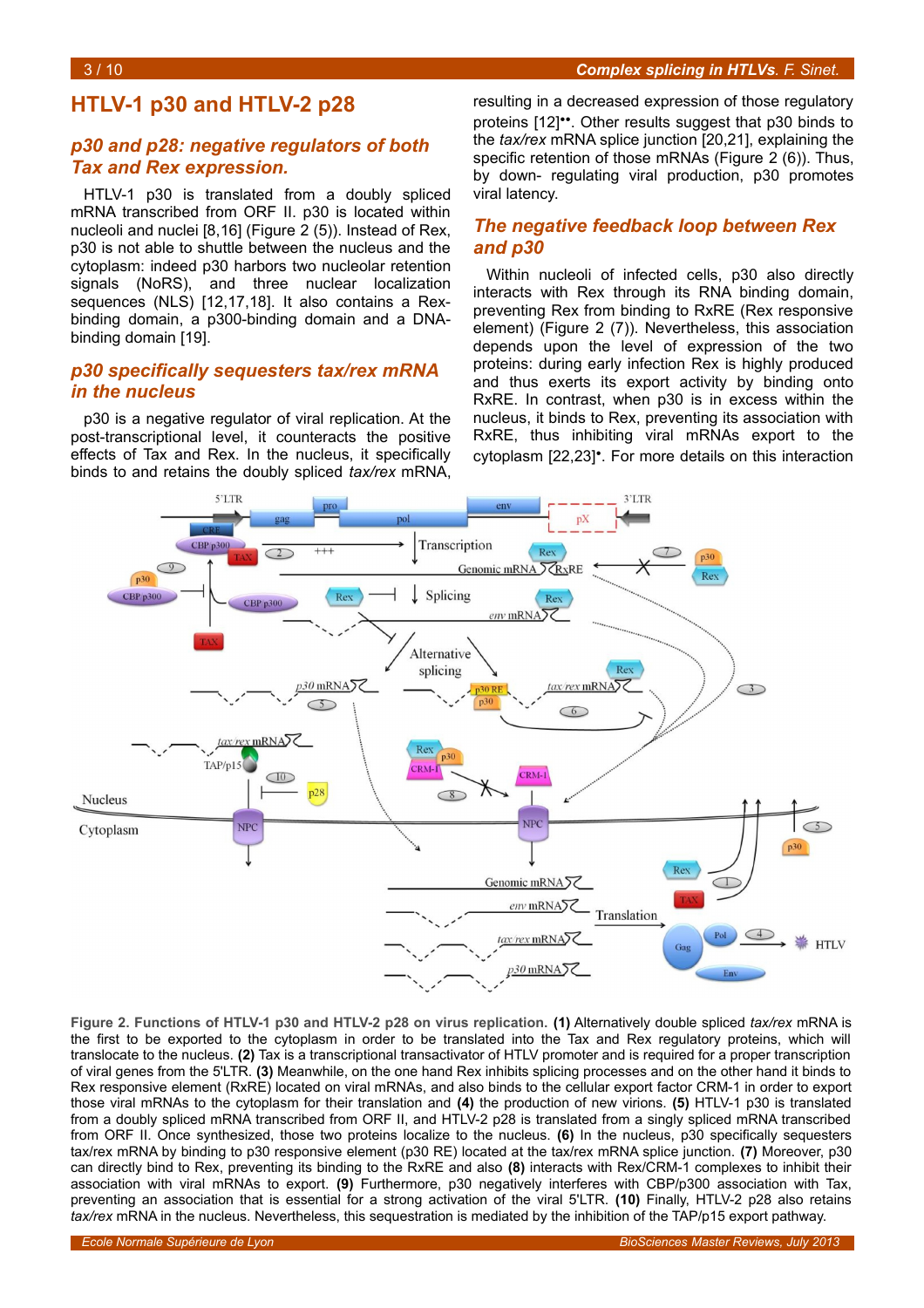4 / 10 *Complex splicing in HTLVs. F. Sinet.*

please refer to [22]. It has also been demonstrated [24] that p30 is able to sequester Rex/CRM-1 complexes in nucleoli, thus preventing their association in the nucleoplasm with mRNA that should be exported (Figure [2](#page-2-0) (8)).

#### *p30 and Tax-mediated transcription*

p30 also interacts with CBP/p300 proteins [25,26] that are essential for activating viral transcription (see above and Figure [2](#page-2-0) (9)). This prevents the association between CBP/p300 and Tax, and in turn decreases Tax-mediated viral transcription. Thus, by interacting with CBP/p300, p30 acts as a transcriptional regulator in the infected cells.

Similarly, it was stressed that the HTLV-2 ORF II protein, i.e. p28, in addition to its localization to the nucleus and probably because it shares identity with HTLV-1 p30, also sequesters *tax/rex* mRNA in the nucleus [21]. Therefore, both p30 and p28 downmodulate viral expression, alter the expression of the two regulatory proteins (Tax and Rex) and, in turn, promote viral persistence by preventing those proteins from being detectable by the host immune system. However, p30 and p28 HTLV proteins use two distinct mechanisms: while HTLV-1 p30 specifically binds to and retains *tax/rex* mRNA, HTLV-2 p28 inhibits its export by counteracting the TAP (Tip-associated protein)/p15 export pathway (Figure [2](#page-2-0) (10), [27]). Besides, unlike p30, p28 has no transcriptional repressive activity, as it does not interfere with Taxmediated transcription, but only acts as a repressor at the post- transcriptional level.

#### *p30 interferes with TLR4 signaling.*

Toll-like Receptor 4 (TLR4) is a Pathogen Recognition Receptor (PRR), located at the cell surface. When TLR4 recognizes its ligand, it triggers a signaling cascade leading to the production of proinflammatory cytokines and type I interferon to insure a proper and fast innate immune response. p30 contributes to the down-regulation of TLR4 expression at the cell surface and decreases pro-inflammatory cytokines production by infected T-cells. Moreover, upon TLR4 stimulation by LPS (lipopolysaccharides) in human macrophages [28], p30 increases GSK3β kinase phosphorylation, resulting in its inactivation, which is a key step for interleukin-10 (IL-10) production. Therefore, p30 promotes a reduction of the immune response against infected viral protein cells and thus favors viral persistence in the host.

# **HTLV-1 p12 and HTLV-2 p10 and p11**

HTLV-1 p12 is translated from a singly spliced mRNA transcribed from ORF I [8,9]. Ectopically expressed p12 was found in the cellular endomembranes, and particularly in the perinuclear area [16]. p12 accumulates in the endoplasmic reticulum (ER) and the *cis*-Golgi apparatus. The protein is composed of two putative transmembrane domains, four putative prolinerich (PXXP) Src homology 3 (SH3)- binding domains, two putative leucine zipper (LZ) motifs, a putative

adaptin motif, and a non-canonical ER retention/retrieval motif at its N- terminus [6].

#### *p12 activates STAT5 signaling and increases T-cell proliferation.*

In ER, p12 binds to the immature form of the interleukin-2 receptor (IL-2R) γ and β chains (Figure [3](#page-4-0) (1)). Sequestration of IL-2R and its accumulation in the ER entails the phosphorylation of STAT5 (Signal Transducer and Activator of Transcription 5). Under normal conditions, after interleukin-2 (IL-2) binds to its receptor, IL-2R is activated and its  $γ$  and  $β$  chains activate the JAK (Janus kinase)/STAT pathway. This results in STATs phosphorylation entailing their dimerization and the entry in the nucleus of this dimer to act as a transcription factor. STAT5 activation induces IL-2 expression. IL-2 stimulates T-cells proliferation and differentiation. Thus, aggregation of IL-2R in the ER, mimics the phosphorylation of STAT5 induced by IL-2 signaling and, in turn, increases T-cell proliferation by lowering the threshold of IL-2 requirement for T-cell growth [29].

#### *p12 controls calcium release from the ER and T-cell activation.*

ER is the reservoir of calcium ions (Ca2+) in the cell. Thus, p12 localization might suggest an effect on the regulation of intracellular calcium concentration. p12 binds to calreticulin and calnexin, two chaperone proteins, that ensure appropriate protein folding and play a role in Ca2+ storage in the ER. This entails Ca2+ release from the ER and activation of the transcription factor NFAT (Nuclear factor of activated Tcells). Indeed, in the cytoplasm calcium ions interact with calmodulin/calcineurin complexes promoting dephosphorylation of the cytoplasmic inactive NFAT. Once dephosphorylated, the transcription factor migrates within the nucleus to induce IL-2 gene expression (Figure [3](#page-4-0) (2), [30]). Thereby, by increasing cytoplasmic Ca2+ concentration in infected T-cells, p12 promotes IL-2 production and in turn, T-cell proliferation [6].

### *p12 re-routes the major histocompatibility complex (MHC) class I to the proteasome for degradation.*

MHC class I molecules (MHC-I) biosynthesis occurs in ER. MHC-I  $\alpha$  heavy chain is associated with calnexin before it associates with β2 microglobulin to form mature MHC-I molecules which will be secreted at the cell surface to present antigen to cytotoxic T lymphocytes (CTLs) and thus activate them. p12 interacts with the heavy MHC-I chain preventing its association with the β2 microglobulin, and leads to its degradation by the proteasome (Figure [3](#page-4-0) (3), [31]). Thus, this leads to a decrease in MHC- I expression at the cell surface and in turn promotes the escape of HTLV-1 infected cells from the immune surveillance.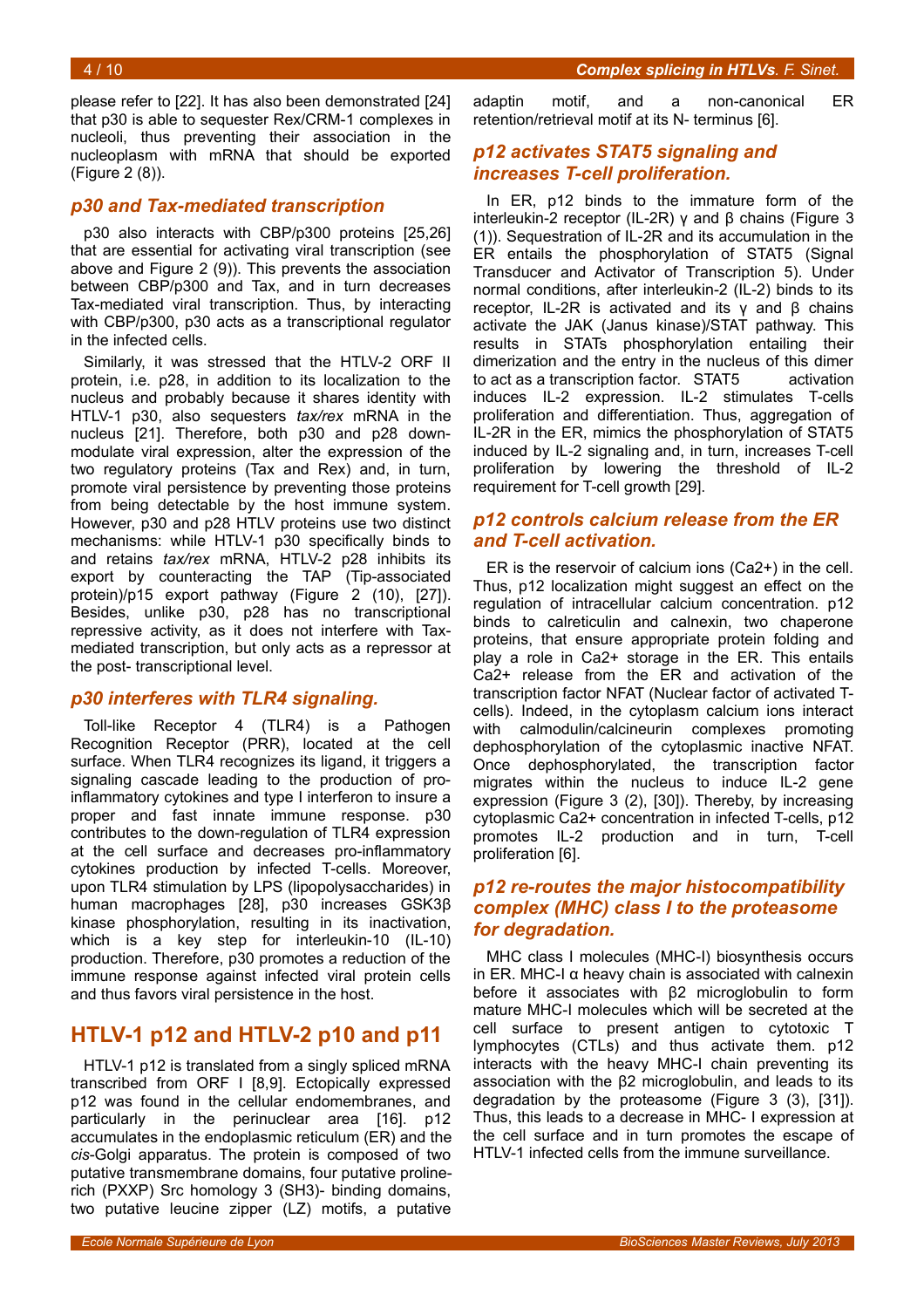

<span id="page-4-0"></span>**Figure 3. Functions of the ORF-I proteins (p12 and p8) of HTLV-1.** HTLV-1 p12 is translated from a singly spliced mRNA transcribed from ORF I. **(1)** In the endoplasmic reticulum (ER), p12 binds to and retains the immature form of the IL-2 receptor (IL-2R) γ and β chains and this accumulation in the ER entails the phosphorylation of the Signal Transducer and Activator of Transcription 5 (STAT5) which is translocated to the nucleus to promote IL-2 expression. **(2)** In addition, p12 mediates calcium ions release from the ER. Ca<sup>2+</sup> interacts with calmodulin/calcineurin complexes promoting dephosphorylation of the cytoplasmic inactive NFAT (Nuclear factor of activated T-cells) which migrates within the nucleus to induce IL-2 gene expression. **(3)** Furthermore, within the ER, p12 interacts with the heavy α chain of MHC-I molecules preventing its association with the β2 microglobulin (β2 m) and leads to its degradation by the proteasome. Thus, it entails a decrease of MHC-I expression at the cell surface. MHC-I down-regulation expression could promote NK cells activation. To avoid this, **(4)** p12 lowers the expression of NK cells activating ligand ICAM (Intercellular Adhesion Molecule) at the surface of the infected cell. **(5)** The p12 protein can be cleaved in the ER, leading to the formation of p8 which then traffics to the cell surface. **(6)** There, p8 negatively interferes with TCR signaling by decreasing LAT phosphorylation resulting in a down-regulation of NFAT activity. Here are depicted two opposite effects of HTLV-1 auxiliary proteins (see above (2)). **(7)** At the cell surface, p8 also modulates the adhesion molecule LFA- 1 clustering at the cell surface, promoting the formation of cell-to-cell contacts through which virions and even p8 are transmitted to uninfected cells.

#### *p12 promotes the escape from the immune system of the host.*

Decrease in MHC-I expression from the surface of infected T-cells could activate the innate immune response, as natural killer (NK) cells, in the absence of an inhibitory signal provided by MHC-I recognition, receive an activating signal which leads to lysis of the abnormal cell. p12 lowers the expression of NK cells activating ligand ICAM (Intercellular Adhesion Molecule) at the surface of the infected cell (Figure [3](#page-4-0)

(4), [32]). Consequently, NK cells do not detect HTLV-1 infected cells, promoting a bypass of the immune surveillance and the persistence of the viral infection.

#### *p12 and the H+ vacuolar ATPase.*

The H+ vacuolar ATPase (V-ATPase) is a proton pump needed for the acidification of various intracellular compartments such as ER, lysosomes, endosomes, Golgi vesicles or clathrin coated vesicles. p12 interacts with the 16 kDa protein of the V-ATPase, and may interfere with its function. Several processes depend on acidification: secretory pathway, endocytic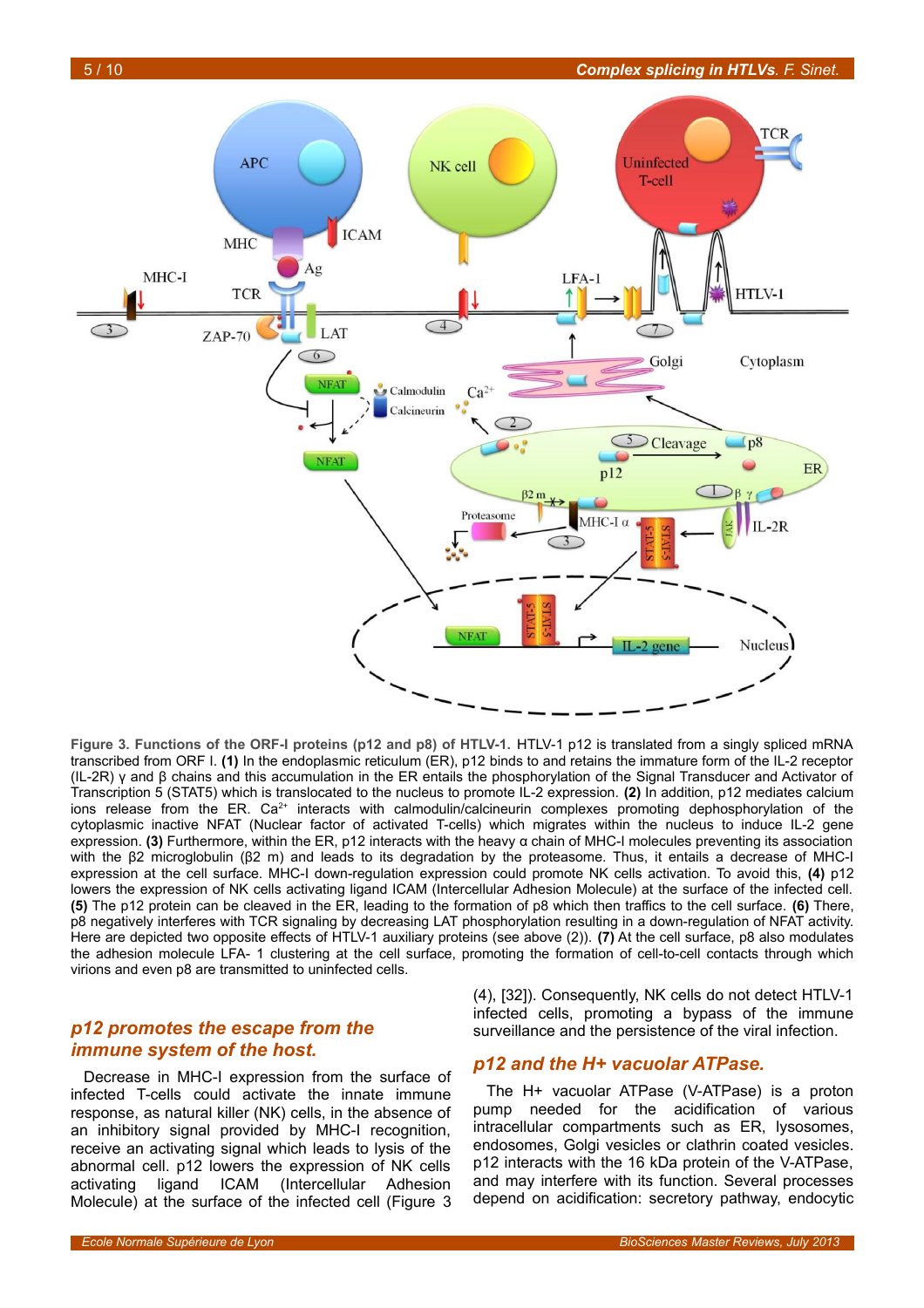pathway, biosynthesis of MHC-II-antigen complexes in endosomes [33]•. Thereby, p12 interfering with the synthesis and secretion of MHC-II-antigen complexes is another example of how to bypass activation of the immune system by an HTLV-1 protein.

HTLV-2 p10 and p11 present functional analogy with p12 since both bind to MHC-I heavy α chain. However, they do not bind other p12 targets, such as the IL-2R β chain or the 16-kDa subunit of the vacuolar H+ ATPase. Moreover, HTLV-1 p12 and HTLV-2 p10 and p11 present different cellular localizations. Indeed, p10 and p11 localize in the nucleus of infected cells [34].

# **HTLV-1 p8**

### *p8 inhibits the T-cell receptor (TCR) signalization, leading to T-cell anergy.*

When an antigen carried by an antigen- presenting cell (APC) is recognized by the TCR of a given T-cell, TCR signalization is engaged. This consists in a cascade of phosphorylation events and leads to activation of NF-κB or NFAT transcription factors, in order to enhance T-cell proliferation and differentiation. Proteolytic cleavage of p12 amino terminus in the endoplasmic reticulum (ER) results in the formation of p8 which then traffics to the cell surface (Figure [3](#page-4-0) (5)). Interestingly, p8 is recruited to the site of interaction between an APC and a T-cell, called the immunological synapse. There, p8 down-regulates TCR signaling and

leads to T-cell anergy in a LAT (linker of activated T cells)-dependent manner. p8 decreases LAT phosphorylation resulting in a down-regulation of NFAT activity, and thus inhibits the proliferation and differentiation of T- cells (Figure 3 (6)). Therefore, p12 and p8 have opposite effects: p12 tends to accelerate T-cell proliferation and differentiation in a calciumdependent manner, while p8 down-regulates those events when T-cells are activated [19,33]•.

#### *p8 increases the formation of cellular conduits, promoting viral transmission.*

HTLV-1 transmission is more efficient through cell-tocell contact. Interestingly, p8 modulates LFA-1 (lymphocyte function-associated antigen 1) adhesion molecule clustering at the cell surface, thus promoting formation of cell-to-cell contacts and thus favoring virus transmission (Figure [3](#page-4-0) (7)). p8 increases number and length of inter-cellular conduits [35]••, promoting communication between infected and uninfected cells target, thus facilitating viral transmission. p8 is also transferred to uninfected cells through those conduits, allowing to form new conduits and to accelerate HTLV-1 transmission. The transmission of viruses using those cellular conduits might also allow them to avoid their possible recognition by the immune system. Even if HTLV-2 also persists in its hosts and escape from the immune surveillance, no HTLV- 2 ortholog of HTLV-1 p8 has been identified so far.



<span id="page-5-0"></span>**Figure 4. Functions of the ORF-II p13 of HTLV-1.** HTLV-1 p13 is translated from a singly spliced mRNA transcribed from ORF II and is localized at the mitochondrial inner membranes. **(1)** In the cytoplasm, Tax mediates p13 ubiquitination, stabilizing the protein, which is then partially re-localized to the nucleus where it can bind to Tax and prevents its association with the transcriptional co-activating proteins CBP/p300. **(2)** p13 alters the inner mitochondrial membrane potential (ΔΨ) and thus **(3)** increases mitochondrial K<sup>+</sup> permeability as well as **(4)** ROS production – which can favors apoptosis – and **(5)** decreases calcium uptake by the mitochodrium.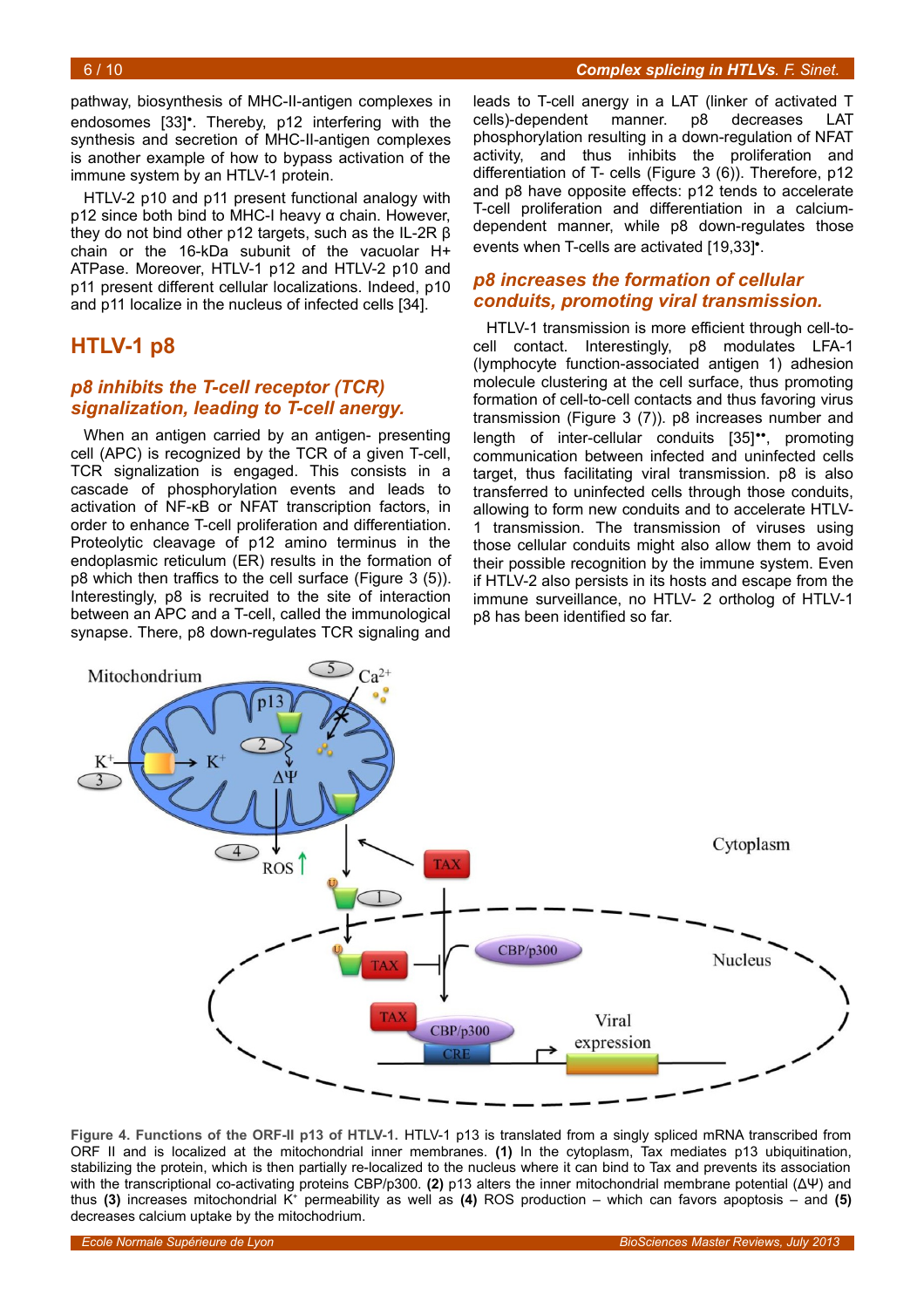# **HTLV-1 p13**

Encoded by ORFII the p13 protein corresponds to the C-terminal 87 amino acids of p30 [36]. Thus, p13 does not have the nuclear localization sequence (NLS) of p30, and accumulates in the inner membrane of mitochondria. Initially p13 was however considered as a nuclear protein: indeed, Koralnik et al. [16] have stressed that upon p13 transfection in HeLa cells, the protein localized within the nucleus. This might result from p13 overexpression. HTLV-1 p13 is composed of several domains [36]: an amphipathic alpha helix containing a mitochondrial targeting sequence (MTS), a transmembrane region, a region with a high flexibility score and a C-terminal region. This latter region (the Cterminal) includes PXXP motifs that may allow the interaction between p13 and proteins containing SH3 domains. It also contains a NLS that is probably responsible of the nuclear targeting of p13 when the MTS is masked. The mitochondrial localization of HTLV-1 p13 suggests that it impacts mitochondrial functions, while its nuclear localization supposes effects on transcriptional regulation.

Until now, no functional homologue of p13 has been described in the HTLV-2 genome.

#### *p13 and the regulation of Tax- mediated transcription in the nucleus.*

A recent report [37]• stressed that, when highly expressed or when Tax is co-expressed, p13 is localized within the nucleus. In fact, Tax mediates p13 ubiquitination, stabilizing the protein which is then partially re-localized to the nucleus. There, p13 bind to Tax, preventing the interaction between Tax and CBP/p300 (Figure [4](#page-5-0) (1)). As a result, p13, like p30, inhibits Tax- mediated viral transcription, decreasing HTLV-1 expression, and hence contributes to viral latency and viral persistence *in vivo*.

#### *p13 impairs mitochondrial functions:*

#### **p13 increases mitochondrial K+ permeability and thus favors apoptosis**

Cytochrome c is a component of the electron transport chain in mitochondria, and acts as a proapoptotic signal: when released in the cytoplasm it triggers the caspase cascade leading to apoptosis. In mitochondria, p13 alters the inner mitochondrial membrane potential to stimulate K+ influx by the organelle and cause Cytochrome c is a component of the electron transport chain in mitochondria, and acts as a pro-apoptotic signal: when released in the cytoplasm it triggers the caspase cascade leading to apoptosis. In mitochondria, p13 alters the inner mitochondrial membrane potential to stimulate K+ influx by the organelle and cause

#### **p13 increases mitochondrial ROS production**

p13-induced K+ influx, activation of the electron transport chain and mitochondrial depolarization promotes mitochondrial respiration, increasing O2 consumption. This favors ROS (reactive oxygen species) production by mitochondria (Figure [4](#page-5-0) (4)),

which have distinct effects according to cell state. Actually, ROS entail activation of resting cells, while in transformed cells they trigger the programmed cell death. p13 function may contribute to HTLV-1 persistence since, by modulating ROS production, p13 lowers the number of transformed cells that could be recognized by the immune system of the host. Thus, controlling ROS production is another way for p13 to bypass the immune recognition and to promote viral persistence. For more detailed information on this process, please refer to this study [38].

#### **p13 decreases mitochondrial Ca2+ uptake**

Changes in the inner mitochondrial membrane potential are involved in the reduction of mitochondrial Ca2+ uptake (Figure [4](#page-5-0) (5)). However, it is unlikely that this consequence of p13 expression modulates Ca2+ signaling in infected cells or favors expression of genes controlled by Ca2+-regulated transcription factors, such as NFAT, since the reduction of Ca2+ uptake mediated by p13 seems to alter cytosolic Ca2+ concentration only locally [39]•. Ultimately and like p30, p13 protein promotes viral latency, by decreasing Taxmediated transcription; and alters cell fate (apoptosis of transformed cells), thus contributing to the bypass of the immune surveillance and in turn favors viral persistence.

### **Conclusions**

Despite the limited size of their genome, complex retroviruses like HTLVs but also BLV (Bovine leukemia virus) and HIV (Human immunodeficiency virus) have evolved several strategies to synthesize their structural and enzymatic proteins (Gag, Pol, Env), as well as regulatory and auxiliary proteins (Figure [1\)](#page-1-0).

Throughout this review, we have highlighted the role of HTLV-1 and HLTV-2 auxiliary proteins (Figure 2, 3 and 4; Table [1\)](#page-7-0) in the establishment of a lifelong viral persistence in host cells. Those auxiliary proteins confer lots of advantages to those viruses. Indeed, they favor viral transmission, modulate transcription and promote viral latency. In addition, those proteins also contribute to evasion from the immune system of the host by reducing the activation of CTLs and NK cells or by inducing programmed cell death. Finally they alter cellular signalization and in turn impact cellular fate and mediate cell proliferation and differentiation.

Even if HTLV-1 and HTLV-2 share approximately 70% genomic homology from a structural point of view, they present different pathogenic potential. There are still remaining questions concerning the differences in pathogenicity of the two viruses, and one can wonder if those differences can be explain by the function of their auxiliary proteins.

Therefore, it is very likely that understanding the function of HTLV-1/2 auxiliary proteins, such as the rate of viral mRNAs expression [10], the cellular localization of the proteins and their functions, might give us insight into the mechanisms that drive virus latency and evasion from host immune detection.

Some HTLV-1 auxiliary proteins are expressed *in*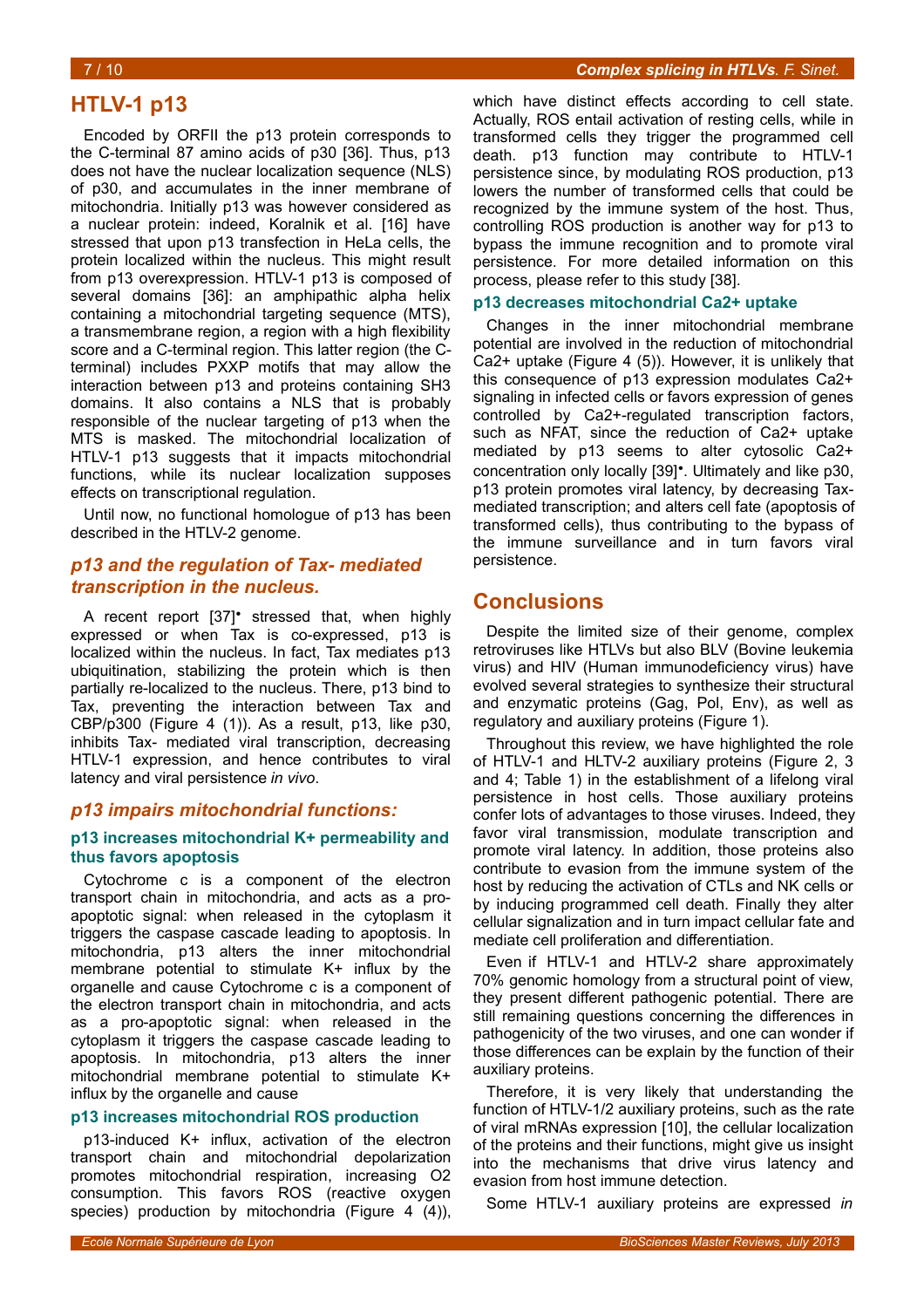#### <span id="page-7-0"></span>**Table 1. Functional characteristics of HTLV-1 and HTLV-2 auxiliary proteins.**

| Protein                              | Localization                                      | Function(s)                                                                                                                                                                                                                                                                                                                                                                     | Referenc<br>es    |
|--------------------------------------|---------------------------------------------------|---------------------------------------------------------------------------------------------------------------------------------------------------------------------------------------------------------------------------------------------------------------------------------------------------------------------------------------------------------------------------------|-------------------|
| HTLV-1<br>p30                        |                                                   | sequestrates <i>tax/rex</i> mRNA in the nucleus; binds to Rex thus<br>Nucleolus, nucleus inhibiting viral mRNAs export to the cytoplasm; decreases Tax-<br>mediated viral transcription; interferes with TLR4 signaling.                                                                                                                                                        | 12; 22;<br>26; 28 |
| HTLV-2<br>p28                        | nucleus                                           | sequestrates tax/rex mRNA in the nucleus                                                                                                                                                                                                                                                                                                                                        | 21                |
| HTLV-1<br>p12                        | Endoplasmic<br>reticulum, cis-<br>Golgi apparatus | binds to the IL-2R $\gamma$ and $\beta$ chains and thus activates STAT5 signaling;<br>interacts with calreticulin and calnexin promoting $Ca2+$ release from<br>the ER and NFAT activation; leads to the degradation of the heavy $\alpha$<br>chain of MCH-I molecules by the proteasome; decreases ICAM<br>expression at the cell surface.                                     | $29 - 32$         |
| HTLV-2<br>p <sub>10</sub> and<br>p11 | nucleus                                           | associate with MHC-I heavy $\alpha$ chain.                                                                                                                                                                                                                                                                                                                                      | 6                 |
| HTLV-1<br>p8                         | cell surface,<br>immunological<br>synapse         | recruited to the immunological synapse; down-regulates TCR<br>signaling; promotes cell-to-cell contacts through synapse LFA-1;<br>increases the formation of cellular conduits.                                                                                                                                                                                                 | 33; 35            |
| HTLV-1<br>p13                        | membrane,<br>nucleus                              | decreases Tax-mediated viral transcription in the nucleus; alters the<br>Mitochondrial inner inner mitochondrial membrane and increases mitochondrial K <sup>+</sup><br>permeability; favors mitochondiral ROS production thus activating<br>resting cells, while triggering the programmed cell death in<br>transformed cells; decreases mitochondrial Ca <sup>2+</sup> uptake | $36 - 39$         |

*vivo* [40], thus, further investigations concerning the function of those proteins might be useful to uncover targets for new potential therapeutics. Indeed, as regards HIV-1, the study of its auxiliary proteins (Vpu, Vpr, Vif, and Nef proteins) enabled researchers to decipher the infection process [41]. Similarly in-depth studies of HTLV auxiliary proteins may improve our understanding of HTLV transmission, viral latency or escape from the host immune system.

# **Acknowledgments**

I thank Dr Renaud Mahieux and Jocelyn Turpin for their help and their advices concerning this review.

# **References and recommended reading**

Papers of particular interest have been highlighted as:

- of special interest
- ●● of outstanding interest
- 1. Wolfe ND, Heneine W, Carr JK, Garcia AD, Shanmugam V, Tamoufe U, Torimiro JN, Prosser AT, Lebreton M, Mpoudi-Ngole E, et al.: **Emergence of unique primate T- lymphotropic viruses among central African bushmeat hunters**. *Proc. Natl. Acad. Sci. U.S.A.* 2005, **102**:7994–7999.
- 2. Koralnik IJ, Boeri E, Saxinger WC, Monico AL, Fullen J,

Gessain A, Guo HG, Gallo RC, Markham P, Kalyanaraman V: **Phylogenetic associations of human and simian T-cell leukemia/lymphotropic virus type I strains: evidence for interspecies transmission**. *J. Virol.* 1994, **68**:2693–2707.

- 3. Slattery JP, Franchini G, Gessain A: **Genomic evolution, patterns of global dissemination, and interspecies transmission of human and simian Tcell leukemia/lymphotropic viruses**. *Genome Res.* 1999, **9**:525–540.
- 4. Kannian P, Yin H, Doueiri R, Lairmore MD, Fernandez S, Green PL: **Distinct transformation tropism exhibited by human T lymphotropic virus type 1 (HTLV-1) and HTLV-2 is the result of postinfection T cell clonal expansion**. *J. Virol.* 2012, **86**:3757– 3766.
- 5. Rende F, Cavallari I, Romanelli MG, Diani E, Bertazzoni U, Ciminale V: **Comparison of the Genetic Organization, Expression Strategies and Oncogenic Potential of HTLV-1 and HTLV-2**. *Leukemia Research and Treatment* 2012, **2012**:1–14.
- This review collects information concerning the differences between HTLV-1 and HTLV-2 which can be responsible for their distinct pathogenicity: their genomic organization, their expression profile, and the role of their proteins.
- 6. Albrecht B, Lairmore MD: **Critical role of human Tlymphotropic virus type 1 accessory proteins in viral replication and pathogenesis**. *Microbiol. Mol. Biol. Rev.* 2002, **66**:396–406, table of contents.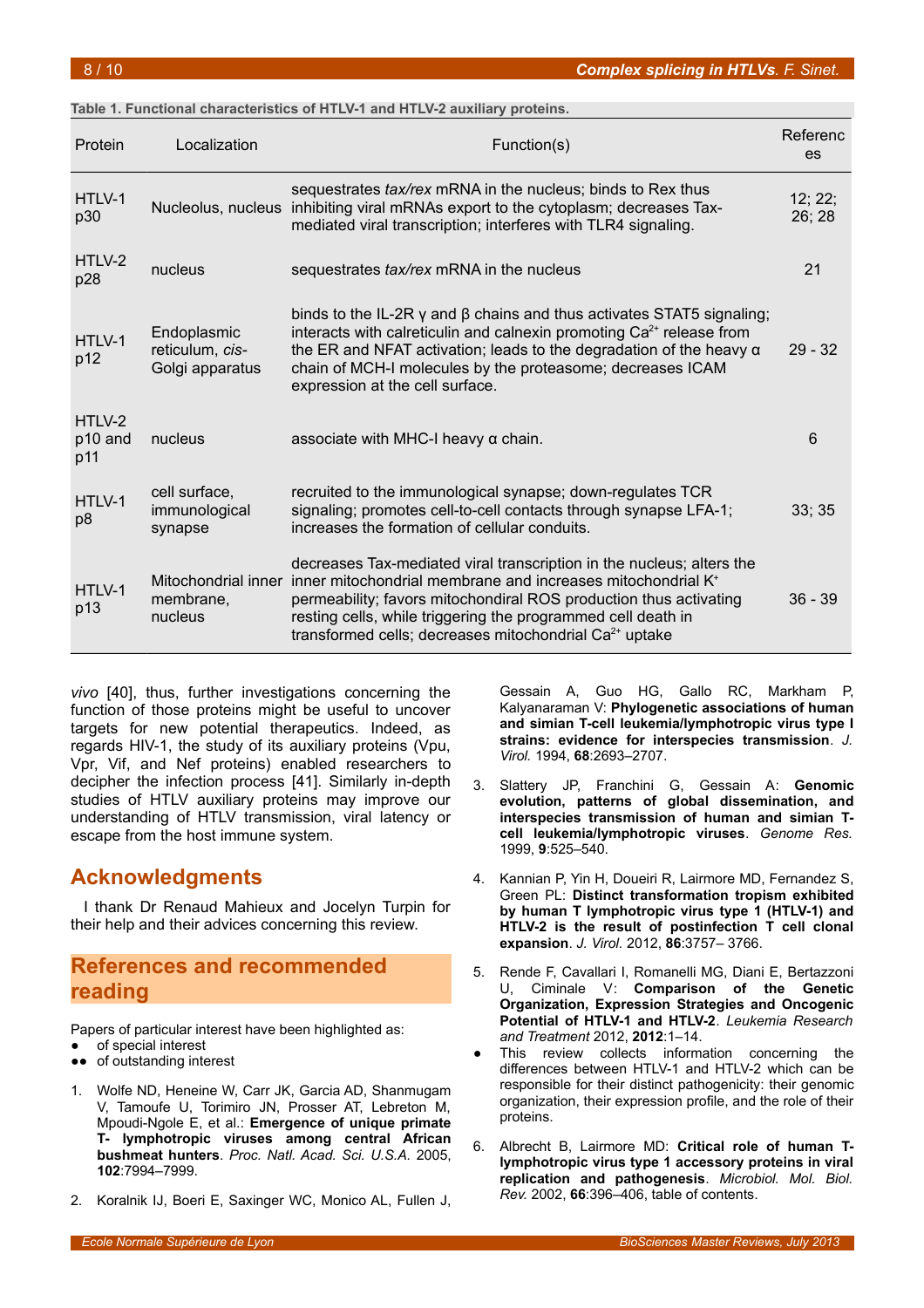#### 9 / 10 *Complex splicing in HTLVs. F. Sinet.*

- 7. Berneman ZN, Gartenhaus RB, Reitz MS Jr, Blattner WA, Manns A, Hanchard B, Ikehara O, Gallo RC, Klotman ME: **Expression of alternatively spliced human T-lymphotropic virus type I pX mRNA in infected cell lines and in primary uncultured cells from patients with adult T-cell leukemia/lymphoma and healthy carriers**. *Proc. Natl. Acad. Sci. U.S.A.* 1992, **89**:3005– 3009.
- 8. Ciminale V, Pavlakis GN, Derse D, Cunningham CP, Felber BK: **Complex splicing in the human T-cell leukemia virus (HTLV) family of retroviruses: novel mRNAs and proteins produced by HTLV type I**. *J. Virol.* 1992, **66**:1737–1745.
- 9. Koralnik IJ, Gessain A, Klotman ME, Lo Monico A, Berneman ZN, Franchini G: **Protein isoforms encoded by the pX region of human T-cell leukemia/lymphotropic virus type I**. *Proc. Natl. Acad. Sci. U.S.A.* 1992, **89**:8813– 8817.
- 10. Li M, Green PL: **Detection and quantitation of HTLV-1 and HTLV-2 mRNA species by real-time RT-PCR**. *J. Virol. Methods* 2007, **142**:159–168.
- ●● In this study, the authors present a method to quantify specifically all the viral mRNAs from both HTLV-1 and HTLV-2. This methodology can be used to follow viral gene expression during the infection process, which can be useful to decipher the possible contribution of viral proteins to viral persistence and pathogenesis, among others.
- 11. Journo C, Douceron E, Mahieux R: **HTLV gene regulation: because size matters, transcription is not enough**. *Future Microbiol* 2009, **4**:425–440.
- 12. Baydoun HH, Bellon M, Nicot C: **HTLV-1 Yin and Yang: Rex and p30 master regulators of viral mRNA trafficking**. *AIDS Rev* 2008, **10**:195–204.
- This review emphasises the complex mutual regulation between Rex and p30, concerning viral mRNA nuclear export, which governs the switch between virus latency and replication.
- 13. Arnold J, Zimmerman B, Li M, Lairmore MD, Green PL: **Human T-cell leukemia virus type- 1 antisenseencoded gene, Hbz, promotes T- lymphocyte proliferation**. *Blood* 2008, **112**:3788–3797.
- 14. Satou Y, Yasunaga J, Yoshida M, Matsuoka M: **HTLV-I basic leucine zipper factor gene mRNA supports proliferation of adult T cell leukemia cells**. *Proc. Natl. Acad. Sci. U.S.A.* 2006, **103**:720–725.
- 15. Clerc I, Polakowski N, André-Arpin C, Cook P, Barbeau B, Mesnard J-M, Lemasson I: **An interaction between the human T cell leukemia virus type 1 basic leucine zipper factor (HBZ) and the KIX domain of p300/CBP contributes to the down- regulation of tax-dependent viral transcription by HBZ**. *J. Biol. Chem.* 2008, **283**:23903–23913.
- 16. Koralnik IJ, Fullen J, Franchini G: **The p12I, p13II, and p30II proteins encoded by human T-cell leukemia/lymphotropic virus type I open reading frames I and II are localized in three different cellular compartments**. *J. Virol.* 1993, **67**:2360–2366.
- 17. Ghorbel S, Sinha-Datta U, Dundr M, Brown M, Franchini G, Nicot C: **Human T-cell leukemia virus type I p30 nuclear/nucleolar retention is mediated through interactions with RNA and a constituent of the 60 S**

**ribosomal subunit**. *J. Biol. Chem.* 2006, **281**:37150– 37158.

- 18. Nicot C, Harrod RL, Ciminale V, Franchini G: **Human Tcell leukemia/lymphoma virus type 1 nonstructural genes and their functions**. *Oncogene* 2005, **24**:6026– 6034.
- 19. Edwards D, Fenizia C, Gold H, de Castro- Amarante MF, Buchmann C, Pise-Masison CA, Franchini G: **Orf-I and orf-II-encoded proteins in HTLV-1 infection and persistence**. *Viruses* 2011, **3**:861–885.
- 20. Nicot C, Dundr M, Johnson JM, Fullen JR, Alonzo N, Fukumoto R, Princler GL, Derse D, Misteli T, Franchini G: **HTLV-1-encoded p30II is a post-transcriptional negative regulator of viral replication**. *Nat. Med.* 2004, **10**:197–201.
- 21. Younis I, Khair L, Dundr M, Lairmore MD, Franchini G, Green PL: **Repression of human T-cell leukemia virus type 1 and type 2 replication by a viral mRNAencoded posttranscriptional regulator**. *J. Virol.* 2004, **78**:11077–11083.
- 22. Sinha-Datta U, Datta A, Ghorbel S, Dodon MD, Nicot C: **Human T-cell lymphotrophic virus type I rex and p30 interactions govern the switch between virus latency and replication**. *J. Biol. Chem.* 2007, **282**:14608–14615.
- 23. Bai XT, Baydoun HH, Nicot C: **HTLV-I p30: a versatile protein modulating virus replication and pathogenesis**. *Mol. Aspects Med.* 2010, **31**:344–349.
- In this review, the authors gather the current knowledge concerning HTLV-1 p30 functions in the infected cells; ranging from its role in the virus life cycle, to its possible role in the establishment of leukemia.
- 24. Baydoun H, Duc-Dodon M, Lebrun S, Gazzolo L, Bex F: **Regulation of the human T-cell leukemia virus gene expression depends on the localization of regulatory proteins Tax, Rex and p30II in specific nuclear subdomains**. *Gene* 2007, **386**:191–201.
- 25. Zhang W, Nisbet JW, Bartoe JT, Ding W, Lairmore MD: **Human T-lymphotropic virus type 1 p30(II) functions as a transcription factor and differentially modulates CREB- responsive promoters**. *J. Virol.* 2000, **74**:11270–11277.
- 26. Zhang W, Nisbet JW, Albrecht B, Ding W, Kashanchi F, Bartoe JT, Lairmore MD: **Human T-lymphotropic virus type 1 p30(II) regulates gene transcription by binding CREB binding protein/p300**. *J. Virol.* 2001, **75**:9885– 9895.
- 27. Younis I, Boris-Lawrie K, Green PL: **Human T-cell leukemia virus open reading frame II encodes a posttranscriptional repressor that is recruited at the level of transcription**. *J. Virol.* 2006, **80**:181–191.
- 28. Datta A, Sinha-Datta U, Dhillon NK, Buch S, Nicot C: **The HTLV-I p30 interferes with TLR4 signaling and modulates the release of pro- and anti-inflammatory cytokines from human macrophages**. *J. Biol. Chem.* 2006, **281**:23414–23424.
- 29. Nicot C, Mulloy JC, Ferrari MG, Johnson JM, Fu K, Fukumoto R, Trovato R, Fullen J, Leonard WJ, Franchini G: **HTLV-1 p12(I) protein enhances STAT5 activation and decreases the interleukin-2 requirement for proliferation of primary human peripheral blood**